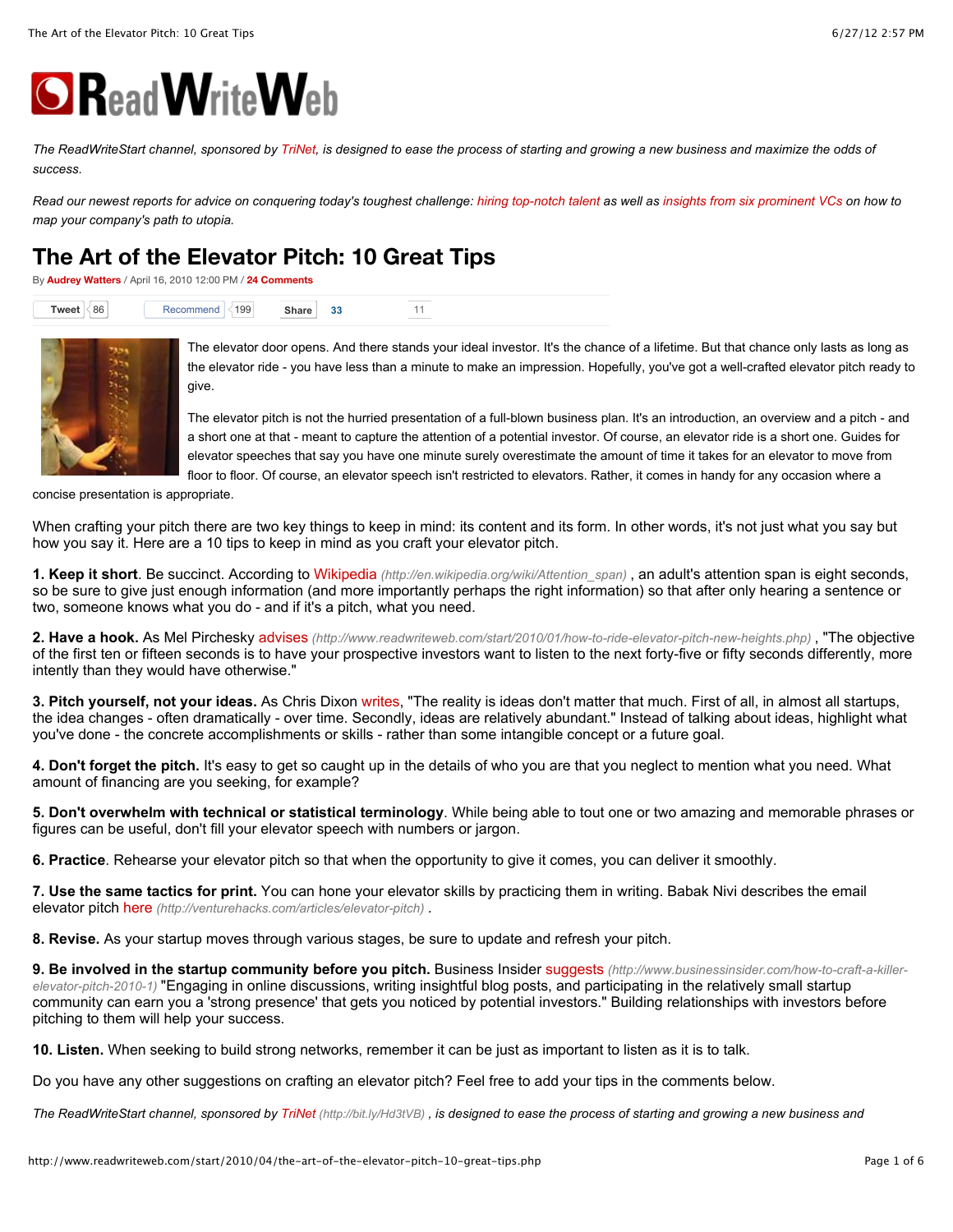#### *maximize the odds of success.*

*Read our newest reports for advice on conquering today's toughest challenge: [hiring top-notch talent \(/reports/the-talent-wars-todays-toughest-startup-challenge\)](http://www.readwriteweb.com/reports/the-talent-wars-todays-toughest-startup-challenge) as well as [insights from six prominent VCs \(/reports/six-vcs-speak-out-growing\)](http://www.readwriteweb.com/reports/six-vcs-speak-out-growing) on how to map your company's path to utopia.*

| 86 |  | Send | 199 people |
|----|--|------|------------|
|    |  |      | recommend  |
|    |  |      |            |

*ReadWriteWeb encourages comments, but please remember: Keep it nice, keep it clean, and avoid promotional comments. We do pre-moderate some comments with links. For more information, please [read our full comment policy.](http://www.readwriteweb.com/archives/comment_guidelines.php)*

| 24 comments · 1 reaction |  | 0 Stars |  |
|--------------------------|--|---------|--|
| Leave a message          |  |         |  |
| Discussion v Community   |  |         |  |

#### **[JonBrien](http://www.readwriteweb.com/start/2010/04/the-art-of-the-elevator-pitch-10-great-tips.php#)** • [a year ago](http://www.readwriteweb.com/start/2010/04/the-art-of-the-elevator-pitch-10-great-tips.php#comment-252193317)

Very helpful post! That time in the elevator with your prospect is so incredibly vital, you really have to know exactly what you're going to say before hand. We recently posted a blog on our website with some other helpful hints to having a great eleator pitch which some readers may find ineresting.

#### [http://www.stratascope.com/blo...](http://www.stratascope.com/blog/bid/53985/Sales-preparedness-starts-with-your-elevator-pitch)

 $1 \wedge \cdots \vee \cdots$  $1 \wedge \cdots \vee \cdots$  [Reply](http://www.readwriteweb.com/start/2010/04/the-art-of-the-elevator-pitch-10-great-tips.php#)  $\cdot$  Share  $\cdot$ 



Remember that first impression starts with the way you look, so smile. Also, don't be too aggressive in your pitch.

 $1 \wedge \cdots \vee \cdots$  $1 \wedge \cdots \vee \cdots$  [Reply](http://www.readwriteweb.com/start/2010/04/the-art-of-the-elevator-pitch-10-great-tips.php#)  $\cdot$  Share  $\cdot$ 

#### **Ken Accardi** • [2 years ago](http://www.readwriteweb.com/start/2010/04/the-art-of-the-elevator-pitch-10-great-tips.php#comment-110217892)

Great article! I know I can use help on this (so go ahead and share your constructive feedback). Here's my pitch (which I timed at roughly 40 seconds):

Starting next year, 8,000 baby boomers will reach age 65 every day, ultimately tripling the number of seniors in the US. Our company, Ankota, is working to make the delivery of home care more patient-focused and efficient. We provide software (via SaaS/Cloud) that enables care agencies to be able to see more patients, and provide better care with lower overhead.

I was a CIO at GE Healthcare, and I'm working with a doctor from Johns Hopkins, a successful software entrepreneur and a former Anderson consultant who recently sold a business.

Our product is ready now and we have our first half-dozen customers on board. We're raising an angel funding round now to grow sales and improve our marketing, and we plan a Series A round for the end of 2010.

Between home nursing, home-making care, and specialties like respiratory therapy, home infusion, and medical equipment delivery we already have 2 million potential users and these are some of the top job growth areas predicted for the decade.

Ken Accardi, CTO of Ankota Inc.

#### [www.ankota.com](http://www.ankota.com/)

 $1 \wedge \cdots \vee \cdots$  $1 \wedge \cdots \vee \cdots$  [Reply](http://www.readwriteweb.com/start/2010/04/the-art-of-the-elevator-pitch-10-great-tips.php#)  $\cdot$  Share  $\cdot$ 



**Robert** • [2 years ago](http://www.readwriteweb.com/start/2010/04/the-art-of-the-elevator-pitch-10-great-tips.php#comment-110217884)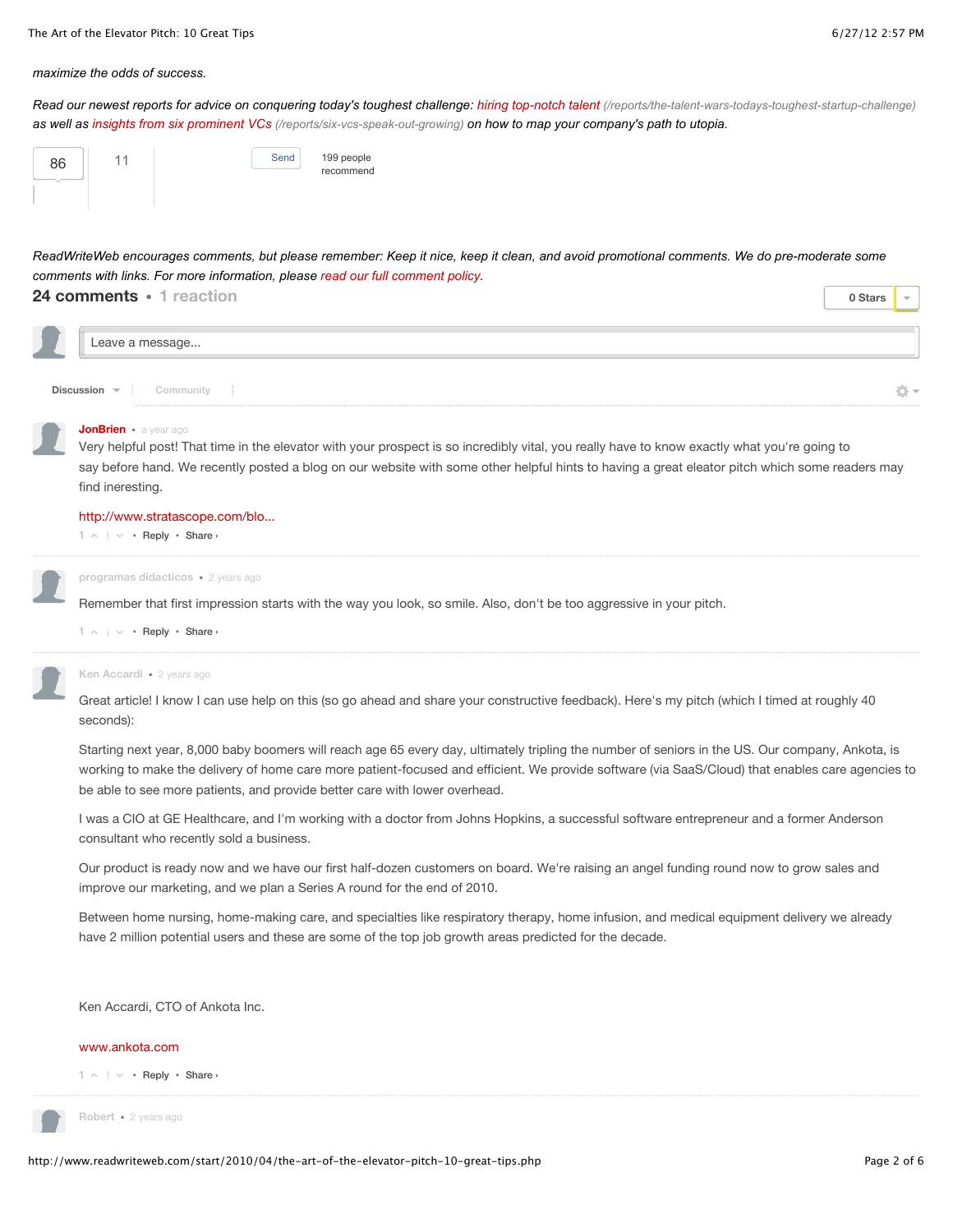Sorry, you lost me at, "According to Wikipedia..."

Seriously, did you just cite Wikipedia as a reference??

You really couldn't find a better source that Wikipedia??

```
1 \wedge \cdots \vee \cdotsReply \cdot Share \cdot
```


#### **[Adam Hoeksema](http://www.readwriteweb.com/start/2010/04/the-art-of-the-elevator-pitch-10-great-tips.php#)** • [6 months ago](http://www.readwriteweb.com/start/2010/04/the-art-of-the-elevator-pitch-10-great-tips.php#comment-403898774)

Here is how I would structure an elevator pitch to a potential investor:

Grab - Venture capitalists and angel investors are pitched every day. Your grab must be unique and compelling enough to capture their attention and imagination.Problem - As with any pitch your audience needs to feel the problem, feel the pain.Unique Solution - Investors look to invest in businesses that can be protected. If you solution can easily be copied, that is a risk many investors are unwilling to take, so explain what makes your company special.Traction - Traction trumps all else when it comes to investors. You will have VCs jumping in line to invest in businesses with great traction. Take Groupon for example, investors poured 100s of millions of dollars into the company despite the fact that there are literally 100's of copycat companies. Stage - What stage are you at? Do you need funding? How much? Or have you already received investment? Next Step - Ask for a business card, or ask for a chance to meet with the investor individually.



 $0 \land \cdot \cdot \vee \cdot$  $0 \land \cdot \cdot \vee \cdot$  [Reply](http://www.readwriteweb.com/start/2010/04/the-art-of-the-elevator-pitch-10-great-tips.php#)  $\cdot$  Share  $\cdot$ 



**[cre8recovery](http://www.readwriteweb.com/start/2010/04/the-art-of-the-elevator-pitch-10-great-tips.php#)** • [a year ago](http://www.readwriteweb.com/start/2010/04/the-art-of-the-elevator-pitch-10-great-tips.php#comment-199908617)

 $0 \land \cdot \cdot \vee \cdot$  $0 \land \cdot \cdot \vee \cdot$  [Reply](http://www.readwriteweb.com/start/2010/04/the-art-of-the-elevator-pitch-10-great-tips.php#)  $\cdot$  Share  $\cdot$ Elevator pitch ... sounds scary to me. - [Best Homebased Business](http://www.cre8recoery.com/)



#### **[Taat Pringist](http://www.readwriteweb.com/start/2010/04/the-art-of-the-elevator-pitch-10-great-tips.php#)** • [a year ago](http://www.readwriteweb.com/start/2010/04/the-art-of-the-elevator-pitch-10-great-tips.php#comment-129667398)

 $0 \land \cdot \cdot \vee \cdot$  $0 \land \cdot \cdot \vee \cdot$  [Reply](http://www.readwriteweb.com/start/2010/04/the-art-of-the-elevator-pitch-10-great-tips.php#)  $\cdot$  Share  $\cdot$ Here's my version of a elevator pitch. It is much, much shorter. [http://www.iplanner.net/iplann...](http://www.iplanner.net/iplanner2007/public/how-to-articles.aspx?article_id=elevator-pitch)



**Pam** • [2 years ago](http://www.readwriteweb.com/start/2010/04/the-art-of-the-elevator-pitch-10-great-tips.php#comment-110217909)

Sex Pitch. Nice! Haha very funny

 $0 \land \cdot \cdot \vee \cdot$  $0 \land \cdot \cdot \vee \cdot$  [Reply](http://www.readwriteweb.com/start/2010/04/the-art-of-the-elevator-pitch-10-great-tips.php#)  $\cdot$  Share  $\cdot$ 



## **Rob** • [2 years ago](http://www.readwriteweb.com/start/2010/04/the-art-of-the-elevator-pitch-10-great-tips.php#comment-110217905)

I couldn't think of a worse spot on earth to pitch someone. Just as a matter of basic

psychology, people instantly feel trapped when entering an elevator and their fears

intensify on a sub-conscience level. Now, knowing this, you go and "pitch" someone?

Other than a grunt back from the person, as they stare forward waiting for the doors to

open, do you think they actually listened to you? Here is a little tidbit.... why do you think it is said that sex is great in an elevator? Because the fear of being cornered, the fear of the doors opening to spectators and the fear of death all intensify the orgasm!

Hmmm, maybe if you pitch them while having sex in the elevator might work, I'll have to think about that one..... :)

 $0 \land \cdot \cdot \vee \cdot$  $0 \land \cdot \cdot \vee \cdot$  [Reply](http://www.readwriteweb.com/start/2010/04/the-art-of-the-elevator-pitch-10-great-tips.php#)  $\cdot$  Share  $\cdot$ 

**groom speeches** • [2 years ago](http://www.readwriteweb.com/start/2010/04/the-art-of-the-elevator-pitch-10-great-tips.php#comment-110217902)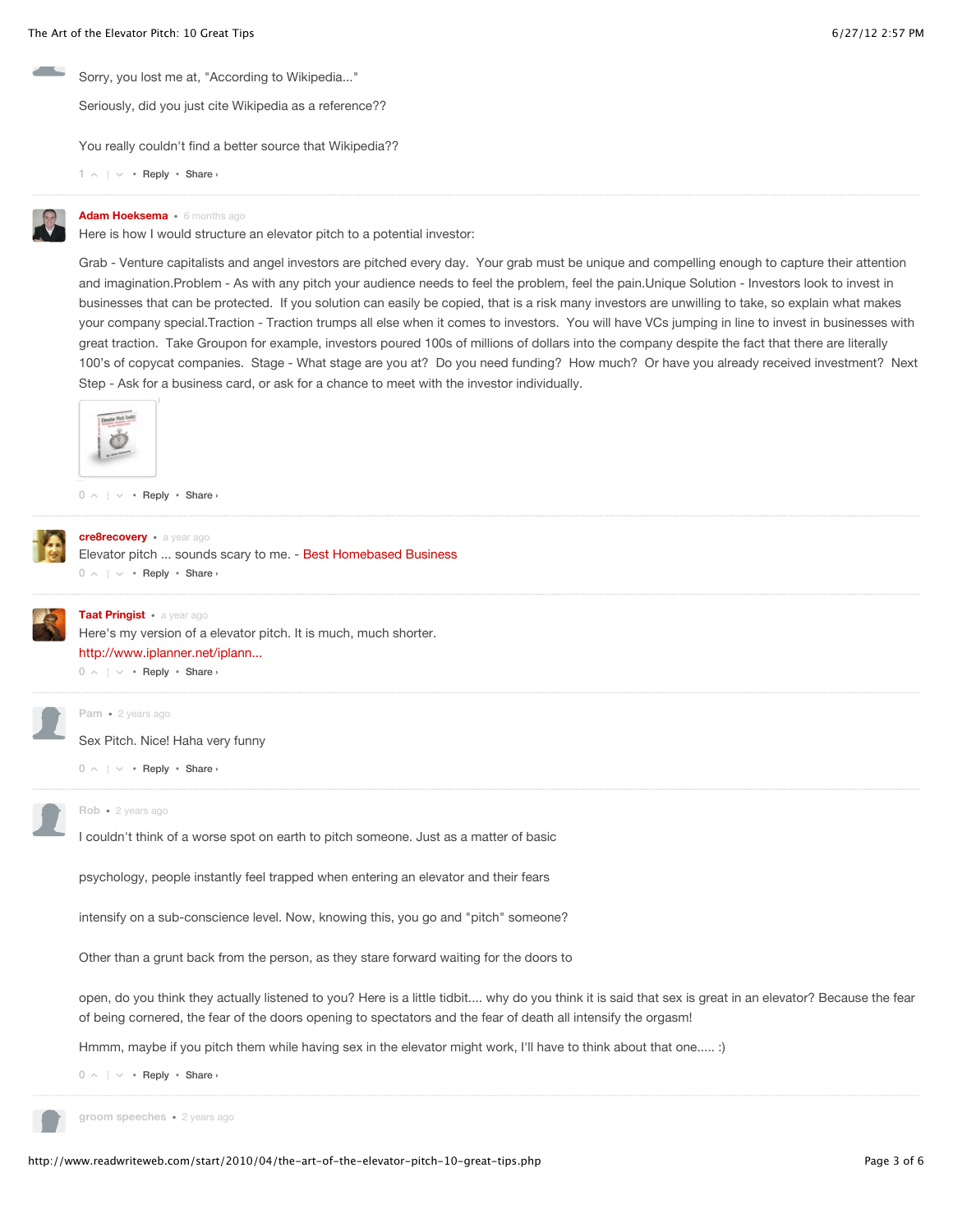$0 \land \cdot \cdot \vee \cdot$  $0 \land \cdot \cdot \vee \cdot$  [Reply](http://www.readwriteweb.com/start/2010/04/the-art-of-the-elevator-pitch-10-great-tips.php#)  $\cdot$  Share  $\cdot$ Ahhhh. A breathe of fresh air regarding elevator speeches! I've been to several networking events lately, and everyone there touts their practiced elevator speeches. I even hear a presentation on how important they are, so it's nice to hear another perspective. No one is arguing that you have to be prepared to say who you are and what you do, but isn't it so much nicer to engage someone in conversation, rather than speech swapping? Thanks for the article.  $0 \land \cdot \cdot \vee \cdot$  $0 \land \cdot \cdot \vee \cdot$  [Reply](http://www.readwriteweb.com/start/2010/04/the-art-of-the-elevator-pitch-10-great-tips.php#)  $\cdot$  Share  $\cdot$ I believe that it was a Broadway producer who said, "If you can't write your idea on the back of my business card, you don't have an idea." **Owen Glendower** • [2 years ago](http://www.readwriteweb.com/start/2010/04/the-art-of-the-elevator-pitch-10-great-tips.php#comment-110217900)  $0 \land \cdot \cdot \vee \cdot$  $0 \land \cdot \cdot \vee \cdot$  [Reply](http://www.readwriteweb.com/start/2010/04/the-art-of-the-elevator-pitch-10-great-tips.php#)  $\cdot$  Share  $\cdot$ This is good advice. I like #3 best, although I think I'd reword it to say "Effective bloggers are engaged with their audience." Blogs should always be written with people in mind **Cards Home Business In Austral** • [2 years ago](http://www.readwriteweb.com/start/2010/04/the-art-of-the-elevator-pitch-10-great-tips.php#comment-110217897)  $0 \land \cdot \cdot \vee \cdot$  $0 \land \cdot \cdot \vee \cdot$  [Reply](http://www.readwriteweb.com/start/2010/04/the-art-of-the-elevator-pitch-10-great-tips.php#)  $\cdot$  Share  $\cdot$ Don't be too nervous. There's always another opportunity. Offer to give something instead of just wanting to get something for yourself. Sell yourself without selling out. **Safehaven** • [2 years ago](http://www.readwriteweb.com/start/2010/04/the-art-of-the-elevator-pitch-10-great-tips.php#comment-110217894)  $0 \land \cdot \cdot \vee \cdot$  $0 \land \cdot \cdot \vee \cdot$  [Reply](http://www.readwriteweb.com/start/2010/04/the-art-of-the-elevator-pitch-10-great-tips.php#)  $\cdot$  Share  $\cdot$ I agree, especially with the 8 seconds. I tell people they have 10 words to say what they do and why it is important to the other person. **Chuck Overbeck** • [2 years ago](http://www.readwriteweb.com/start/2010/04/the-art-of-the-elevator-pitch-10-great-tips.php#comment-110217888)  $0 \land \cdot \cdot \vee \cdot$  $0 \land \cdot \cdot \vee \cdot$  [Reply](http://www.readwriteweb.com/start/2010/04/the-art-of-the-elevator-pitch-10-great-tips.php#)  $\cdot$  Share  $\cdot$ I've always been one to pitch who I am rather than the product or service. Close the deal with a resume business card or a "pitch card" that might sum up the key point or make you memorable. **Katie Geoffrion** • [2 years ago](http://www.readwriteweb.com/start/2010/04/the-art-of-the-elevator-pitch-10-great-tips.php#comment-110217885)  $0 \land \cdot \cdot \vee \cdot$  $0 \land \cdot \cdot \vee \cdot$  [Reply](http://www.readwriteweb.com/start/2010/04/the-art-of-the-elevator-pitch-10-great-tips.php#)  $\cdot$  Share  $\cdot$ Heather, you must be the result of the Scientology Akademy!!! **Thomas Inda Closet** • [2 years ago](http://www.readwriteweb.com/start/2010/04/the-art-of-the-elevator-pitch-10-great-tips.php#comment-110217882)  $0 \land \cdot \cdot \vee \cdot$  $0 \land \cdot \cdot \vee \cdot$  [Reply](http://www.readwriteweb.com/start/2010/04/the-art-of-the-elevator-pitch-10-great-tips.php#)  $\cdot$  Share  $\cdot$ If I heard your pitch, Heather, I would be rolling my eyes and tuning out instantly. **Anne** • [2 years ago](http://www.readwriteweb.com/start/2010/04/the-art-of-the-elevator-pitch-10-great-tips.php#comment-110217880)  $0 \land \cdot \cdot \vee \cdot$  $0 \land \cdot \cdot \vee \cdot$  [Reply](http://www.readwriteweb.com/start/2010/04/the-art-of-the-elevator-pitch-10-great-tips.php#)  $\cdot$  Share  $\cdot$ I pitch my products everywhere I go. Its easy because most people ask about it soon as they see it. Especially in Los Angeles where smoking indoors is prohibited. -Bella **Electronic Cigarette Girl** • [2 years ago](http://www.readwriteweb.com/start/2010/04/the-art-of-the-elevator-pitch-10-great-tips.php#comment-110217877) You need to have other people pitch you, not pitch yourself. If you try to pitch yourself its going to come off as bragging and egotistic and turn **Fanning** • [2 years ago](http://www.readwriteweb.com/start/2010/04/the-art-of-the-elevator-pitch-10-great-tips.php#comment-110217876)